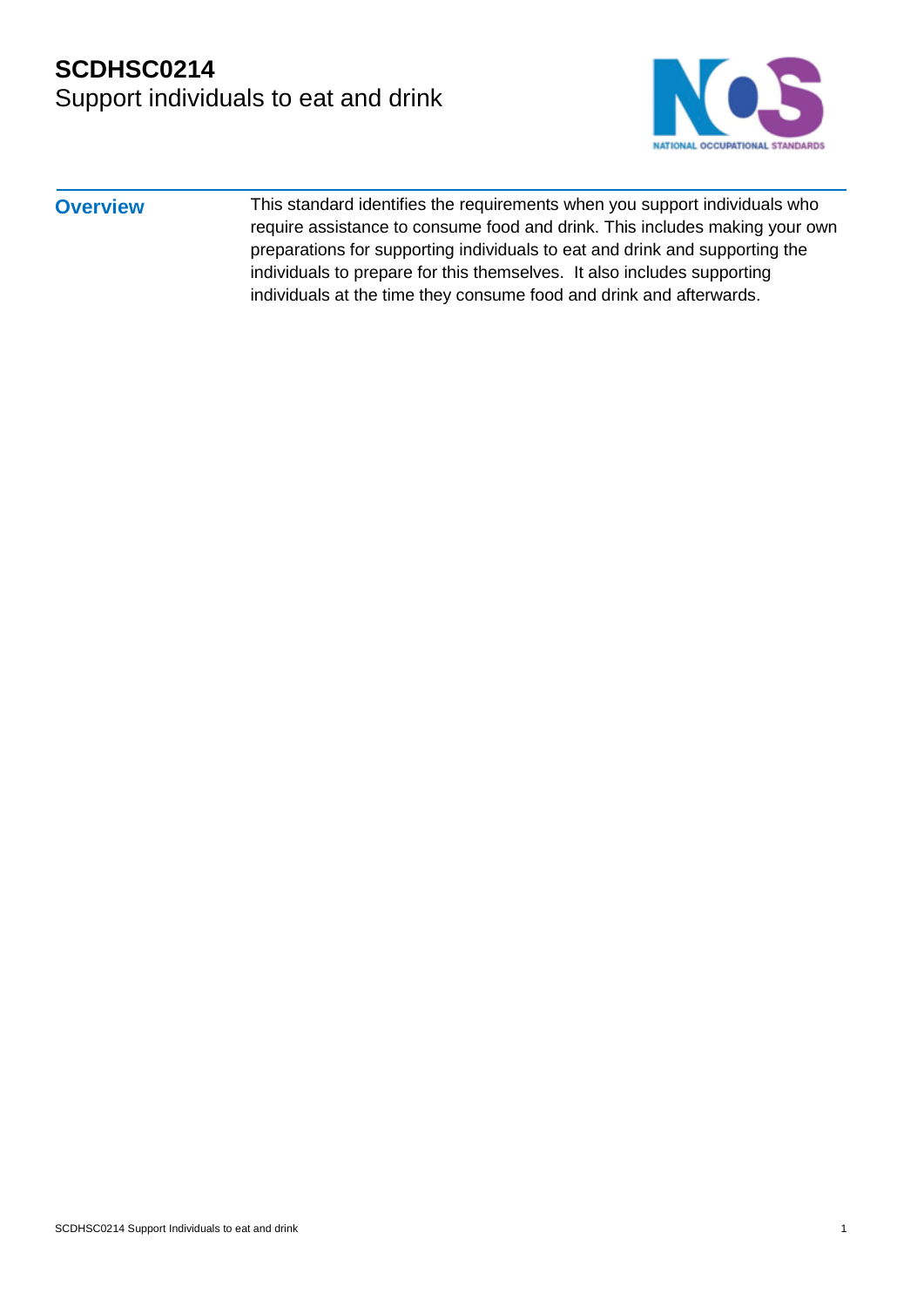# **Performance criteria**

|                      |                 | Make preparations to support individuals to eat and drink                                                                                                                                          |
|----------------------|-----------------|----------------------------------------------------------------------------------------------------------------------------------------------------------------------------------------------------|
| You must be able to: | P <sub>1</sub>  | examine the care or support plan to confirm the individual's<br>nutritional requirements and preferences                                                                                           |
|                      | P <sub>2</sub>  | work with the individual, key people and others to identify the level<br>of support the individual requires and prefers when eating and                                                            |
|                      | P <sub>3</sub>  | drinking<br>support the individual to communicate preferences for food and<br>drink options, taking into account religious, cultural and dietary<br>requirements and the individual's plan of care |
|                      | P <sub>4</sub>  | acquire any specialist equipment and protective coverings that are<br>required to enable the individual to eat and drink                                                                           |
|                      | P <sub>5</sub>  | prepare the environment so that it makes eating and drinking<br>enjoyable and safe                                                                                                                 |
|                      |                 | Support individuals to prepare to eat and drink                                                                                                                                                    |
| You must be able to: | P <sub>6</sub>  | confirm with the individual, key people and others the support the<br>individual needs to help them prepare to eat and drink                                                                       |
|                      | P7              | prepare yourself to support the individual by washing your hands<br>and putting on any protective items required                                                                                   |
|                      | P <sub>8</sub>  | work in ways that promote active participation when supporting<br>the individual to prepare to eat and drink                                                                                       |
|                      | P <sub>9</sub>  | support the individual to meet their hygiene needs before eating and<br>drinking, according to their personal beliefs and preferences                                                              |
|                      | P <sub>10</sub> | support the individual to prepare to eat and drink in comfort and with<br>dignity                                                                                                                  |
|                      | P11             | respond appropriately to questions and issues raised about the food<br>and drink the individual is about to consume, their diet and any<br>dietary needs and preferences                           |
|                      | P <sub>12</sub> | take appropriate action when questions and issues are outside your<br>competence                                                                                                                   |
|                      |                 | Support the individual to consume food and drink                                                                                                                                                   |
| You must be able to: | P <sub>13</sub> | confirm with the individual, key people and others the level and type<br>of support the individual requires to enable them to consume food<br>and drink                                            |
|                      | P <sub>14</sub> | work in ways that promote active participation and social interaction<br>when supporting the individual to consume food and drink                                                                  |
|                      | P <sub>15</sub> | provide support to enable the individual to eat and drink with                                                                                                                                     |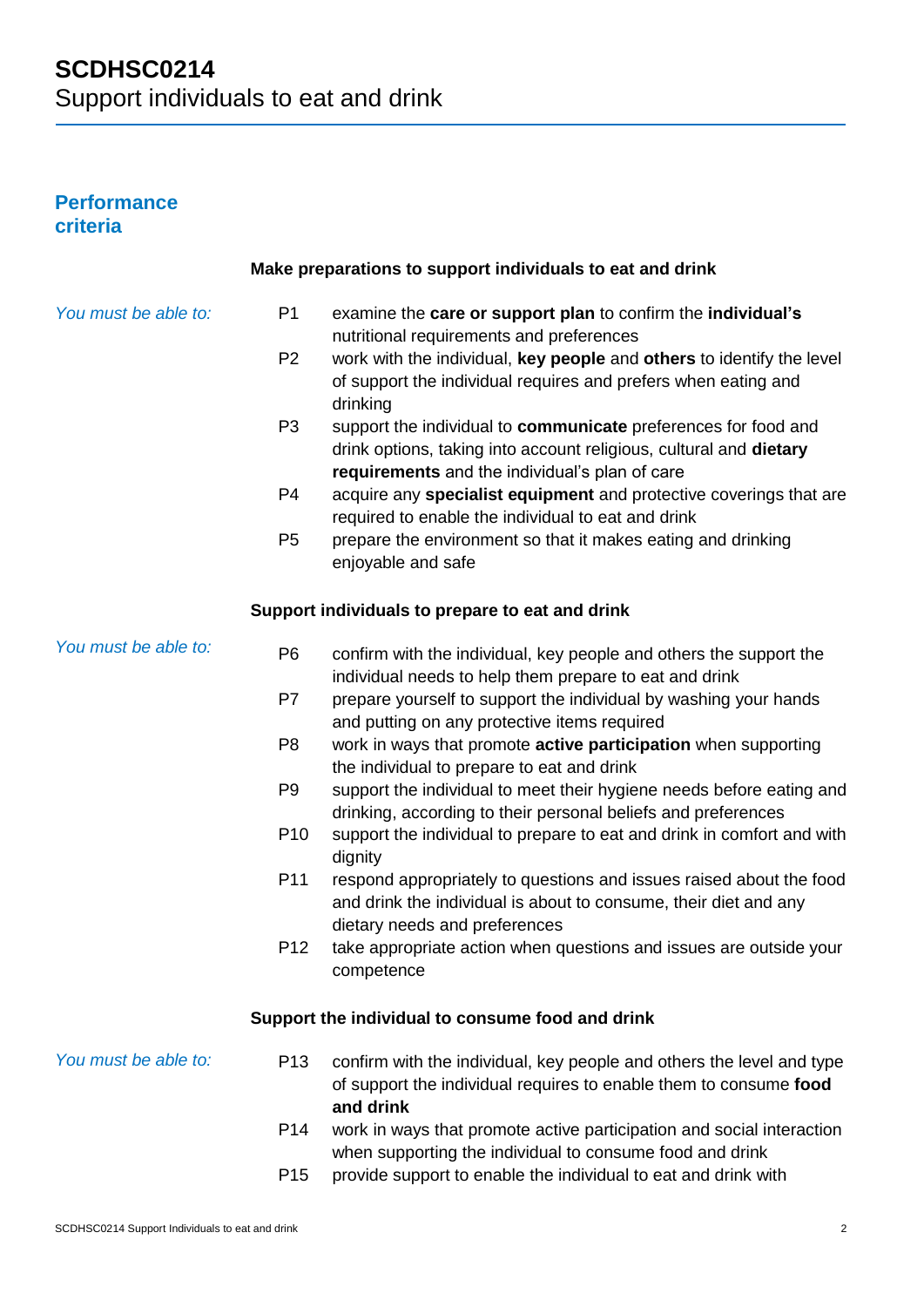comfort, respect and dignity, using appropriate utensils and any specialist equipment

- P16 support the individual to consume their food and drink in manageable quantities and at their own pace
- P17 support the individual to make themselves clean and tidy if food or drink is dropped or spilt
- P18 take appropriate action if necessary where the individual is not eating and drinking or if they are having unexpected difficulties in doing so

### **Support individuals when they have finished eating and drinking**

*You must be able to:*

- P19 confirm that the individual has finished eating and drinking
- P20 where food and drink has not all been consumed, clarify with the individual the reasons for this
- P21 take appropriate action if the reasons for leaving food and drink cause concern
- P22 take appropriate action if the individual appears to be still hungry or thirsty after they have finished eating and drinking
- P23 support the individual to make themselves clean and tidy when they have finished eating and drinking
- P24 where required, record accurately the individual's intake of food and drink
- P25 report on any incidents, issues or concerns about the individual and the support provided for them to eat and drink, in accordance with work setting requirements and their plan of care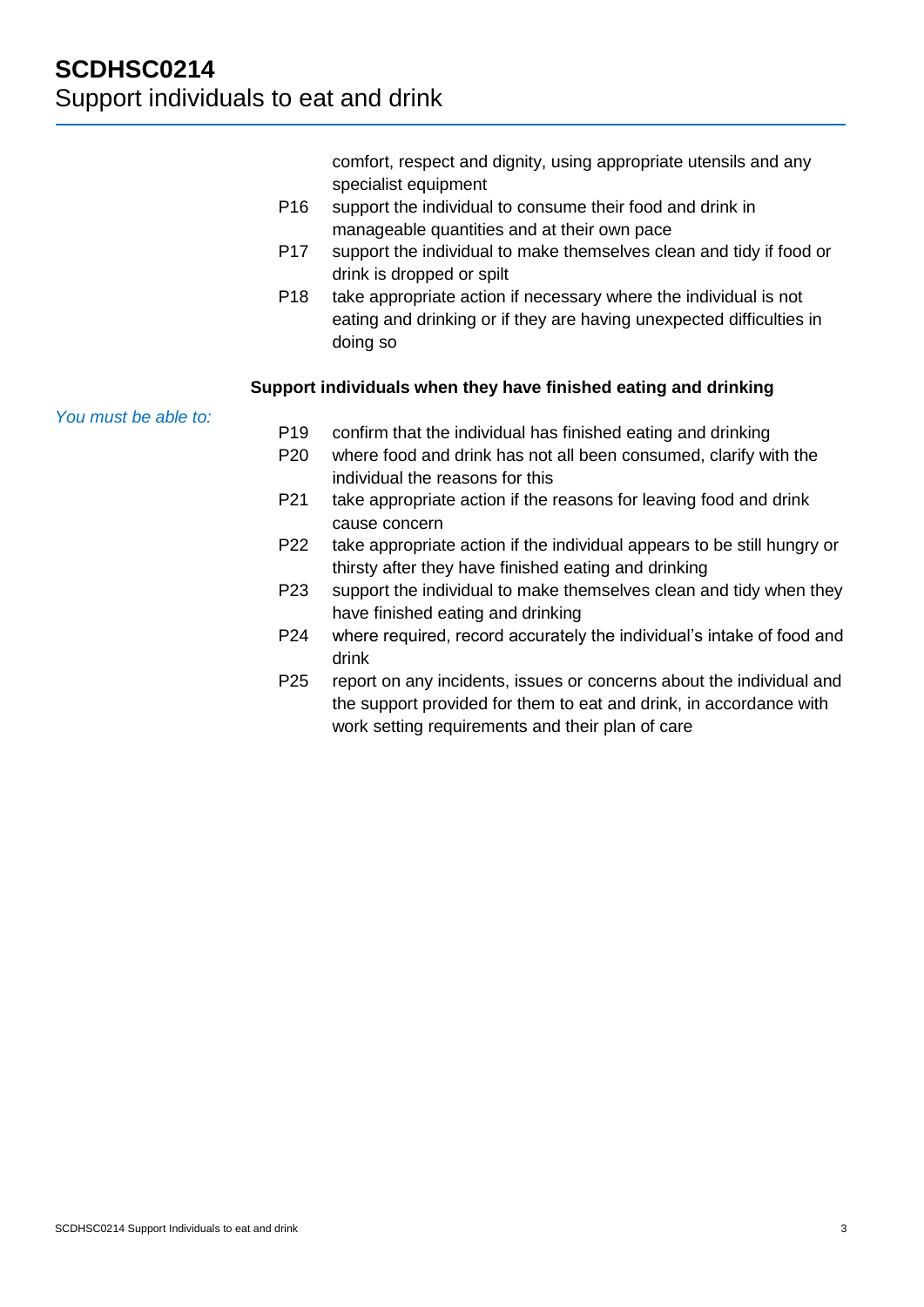| <b>Knowledge and</b><br>understanding | <b>Rights</b>   |                                                                                                                                                    |
|---------------------------------------|-----------------|----------------------------------------------------------------------------------------------------------------------------------------------------|
| You need to know and<br>understand:   | K <sub>1</sub>  | work setting requirements on equality, diversity, discrimination and<br>human rights                                                               |
|                                       | K <sub>2</sub>  | your role supporting rights, choices, wellbeing and active<br>participation                                                                        |
|                                       | K <sub>3</sub>  | your duty to report anything you notice people do, or anything they<br>fail to do, that could obstruct individuals' rights                         |
|                                       | K4              | the actions to take if you have concerns about discrimination                                                                                      |
|                                       | K <sub>5</sub>  | the rights that individuals have to make complaints and be<br>supported to do so                                                                   |
|                                       |                 | How you carry out your work                                                                                                                        |
| You need to know and                  |                 |                                                                                                                                                    |
| understand:                           | K <sub>6</sub>  | codes of practice, standards, frameworks and guidance relevant to<br>your work and the content of this standard                                    |
|                                       | K7              | the main items of legislation that relate to the content of this<br>standard within your work role                                                 |
|                                       | K <sub>8</sub>  | your own background, experiences and beliefs that may affect the<br>way you work                                                                   |
|                                       | K <sub>9</sub>  | your own roles and responsibilities with their limits and boundaries                                                                               |
|                                       | K <sub>10</sub> | who you must report to at work                                                                                                                     |
|                                       | K11             | the roles and responsibilities of other people with whom you work                                                                                  |
|                                       | K <sub>12</sub> | how to find out about procedures and agreed ways of working in<br>your work setting                                                                |
|                                       | K <sub>13</sub> | how to make sure you follow procedures and agreed ways of<br>working                                                                               |
|                                       | K14             | the meaning of person centred/child centred working and the<br>importance of knowing and respecting each child or young person<br>as an individual |
|                                       | K <sub>15</sub> | the prime importance of the interests and well-being of children and<br>young people                                                               |
|                                       | K16             | the individual's cultural and language context                                                                                                     |
|                                       | K <sub>17</sub> | how to work in ways that build trust with people                                                                                                   |
|                                       | K <sub>18</sub> | how to work in ways that support the active participation of<br>individuals in their own care and support                                          |
|                                       | K19             | how to work in ways that respect individuals' dignity, personal<br>beliefs and preferences                                                         |
|                                       | K20             | how to work in partnership with people                                                                                                             |
|                                       | K <sub>21</sub> | what you should do when there are conflicts and dilemmas in your<br>work                                                                           |
|                                       | K22             | how and when you should seek support in situations beyond your                                                                                     |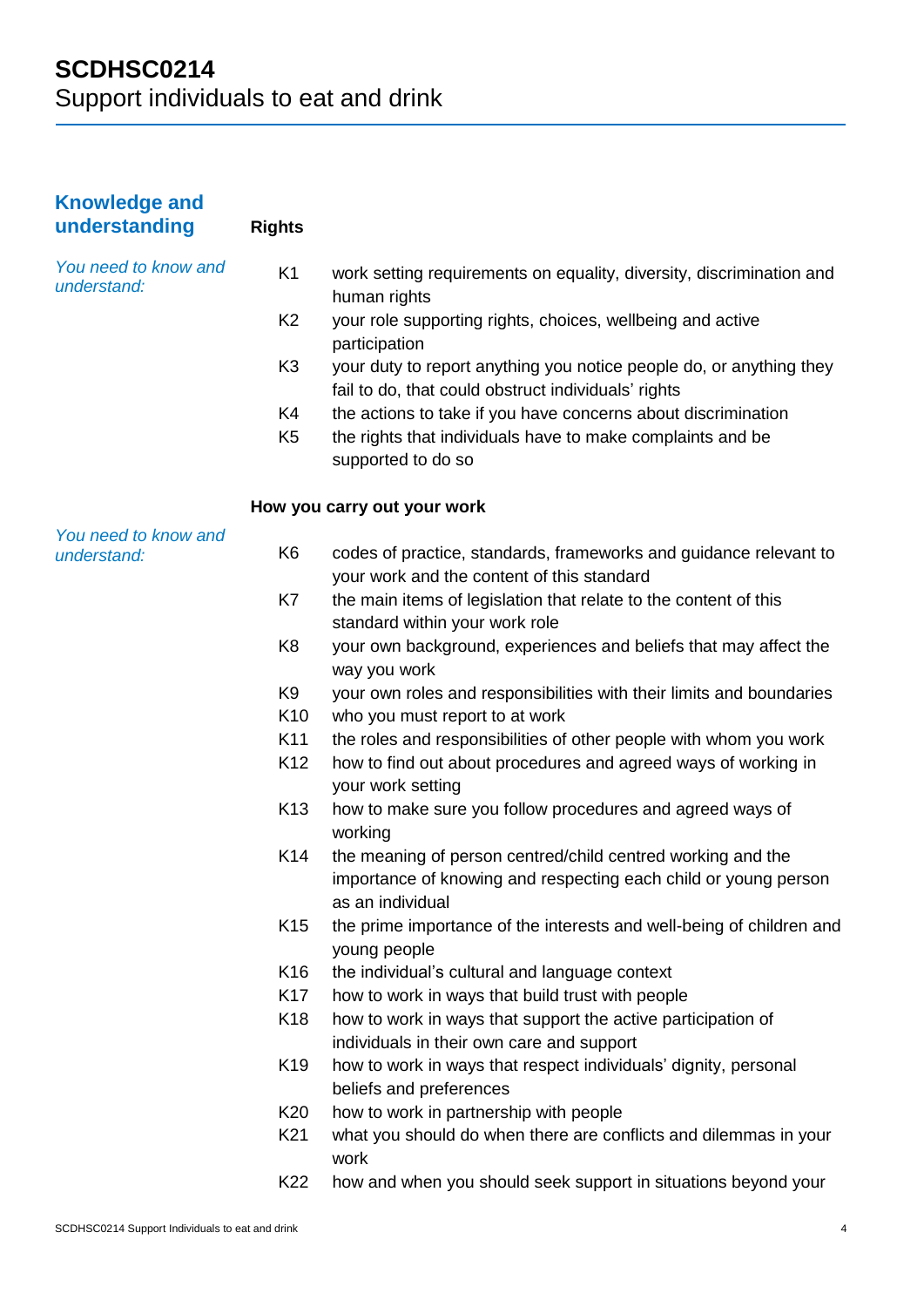## experience and expertise

|                                       | Theory for practice                   |                                                                                                                                                              |  |
|---------------------------------------|---------------------------------------|--------------------------------------------------------------------------------------------------------------------------------------------------------------|--|
| You need to know and<br>understand:   | K <sub>23</sub>                       | the factors that may affect the health, wellbeing and<br>development of individuals you care for or support                                                  |  |
|                                       | K24                                   | how these affect individuals and how they may affect different<br>individuals differently                                                                    |  |
|                                       | K <sub>25</sub>                       | the main stages of human development                                                                                                                         |  |
|                                       | <b>Communication</b>                  |                                                                                                                                                              |  |
| You need to know and<br>understand:   | K <sub>26</sub>                       | factors that can have a positive or negative effect on the way people<br>communicate                                                                         |  |
|                                       | K27                                   | different methods of communicating                                                                                                                           |  |
|                                       | Personal and professional development |                                                                                                                                                              |  |
| You need to know and<br>understand:   | K28<br>K <sub>29</sub>                | why it is important to reflect on how you do your work<br>how to use your reflections to improve the way you work                                            |  |
| <b>Health and Safety</b>              |                                       |                                                                                                                                                              |  |
| You need to know and<br>understand:   | K30                                   | your work setting policies and practices for health, safety and<br>security                                                                                  |  |
|                                       | K31                                   | practices that help to prevent and control infection in the context of<br>this standard                                                                      |  |
| Safe-guarding<br>You need to know and |                                       |                                                                                                                                                              |  |
| understand:                           | K32                                   | the duty that everyone has to raise concerns about possible harm or<br>abuse, poor or discriminatory practices                                               |  |
|                                       | K33<br>K34                            | signs and symptoms of harm or abuse<br>how and when to report any concerns about abuse, poor or                                                              |  |
|                                       |                                       | discriminatory practice, resources or operational difficulties                                                                                               |  |
|                                       | K35                                   | what to do if you have reported concerns but no action is taken to<br>address them                                                                           |  |
|                                       |                                       | <b>Handling information</b>                                                                                                                                  |  |
| You need to know and<br>understand:   | K36                                   | legal requirements, policies and procedures for the security and                                                                                             |  |
|                                       | K37                                   | confidentiality of information<br>work setting requirements for recording information and producing<br>reports including the use of electronic communication |  |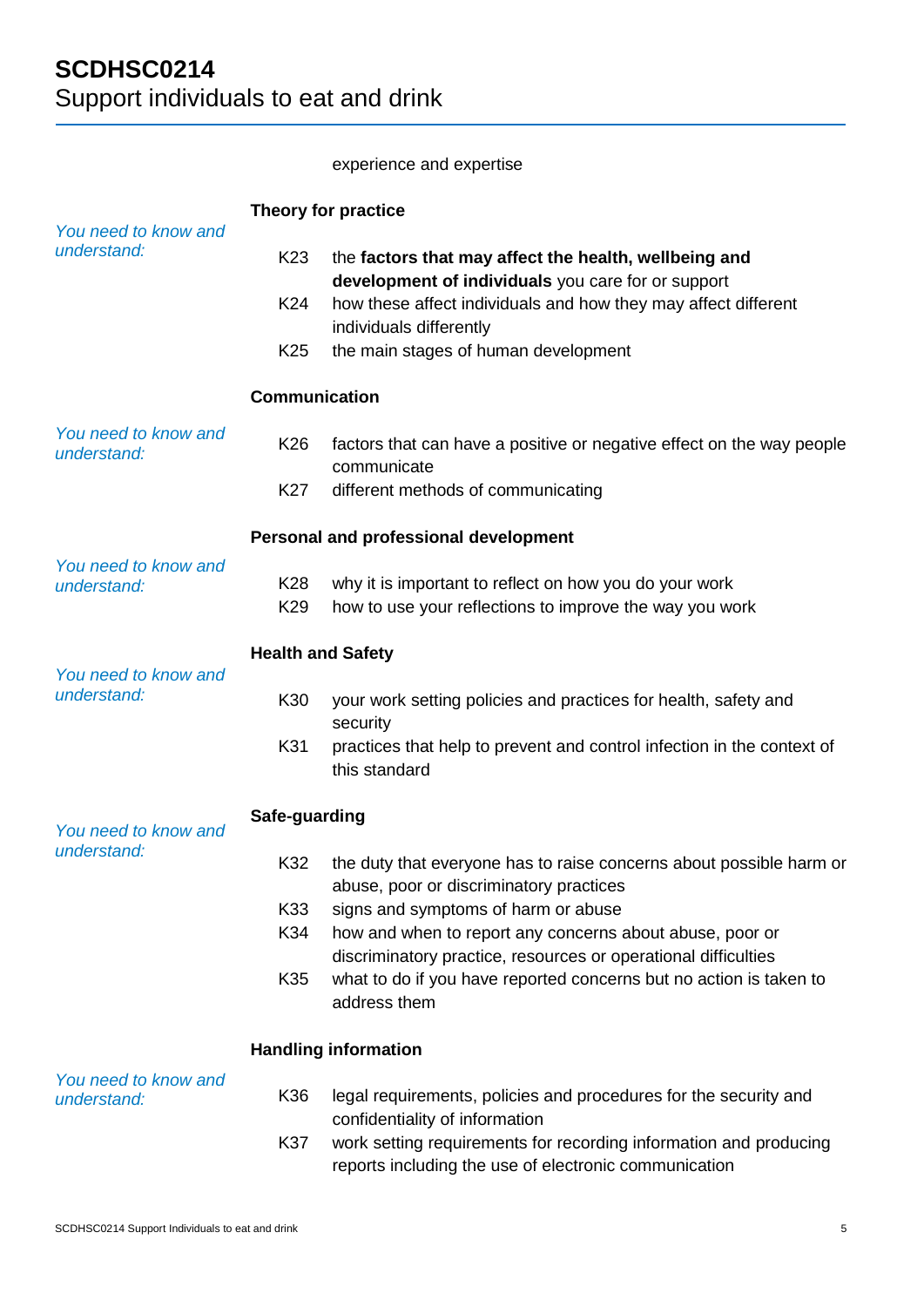- K38 what confidentiality means
- K39 how to maintain confidentiality in your work
- K40 when and how to pass on information

#### **Specific to this NOS**

| You need to know and |  |
|----------------------|--|
| understand:          |  |

- K41 how your own values in relation to hygiene might differ from those of individuals and how to deal with this
	- K42 the effects of personal beliefs and preferences (religious, cultural etc) on the way that food should be prepared and eaten
	- K43 the medical conditions and other factors affecting the individuals with whom you work and how these can affect their dietary requirements and support needs when eating and drinking
	- K44 the signs of malnutrition and the risk factors that may lead to malnutrition
	- K45 the importance of good hydration, the impact of dehydration on health and well being and ways of promoting hydration
	- K46 the signs of dehydration
	- K47 **risks** that can arise when helping individuals to eat and drink and ways of minimising these
	- K48 conflicts which might arise where individuals do not wish to eat and drink as specified in their plan of care and how to deal with this situation
	- K49 the types of significant food safety hazards you are likely to come across when handling food and what may happen if these are not controlled
	- K50 hygiene precautions and the potential consequences of not following these
	- K51 different utensils that are available for individuals with different needs and disabilities and how these can be adapted and used
	- K52 how to encourage individuals to eat and drink
	- K53 the actions to take when individuals are having difficulties, are unwilling or are unable to eat and drink and the importance of passing on such information to the appropriate people
	- K54 why you should interact with individuals when helping them to eat and drink
	- K55 signs and symptoms of adverse reactions which individuals may experience prior to, during and following eating and drinking
	- K56 how to deal with sudden and unexpected reactions to food and drink, such as choking, vomiting, dysphagia, acute pain, allergic reactions
- K57 the social value of eating and drinking
- K58 the importance of confirming that the individual has consumed sufficient food and drink to meet their nutritional requirements, even if they appear to have finished what they wish to consume
- K59 the importance of ensuring that individuals have the physical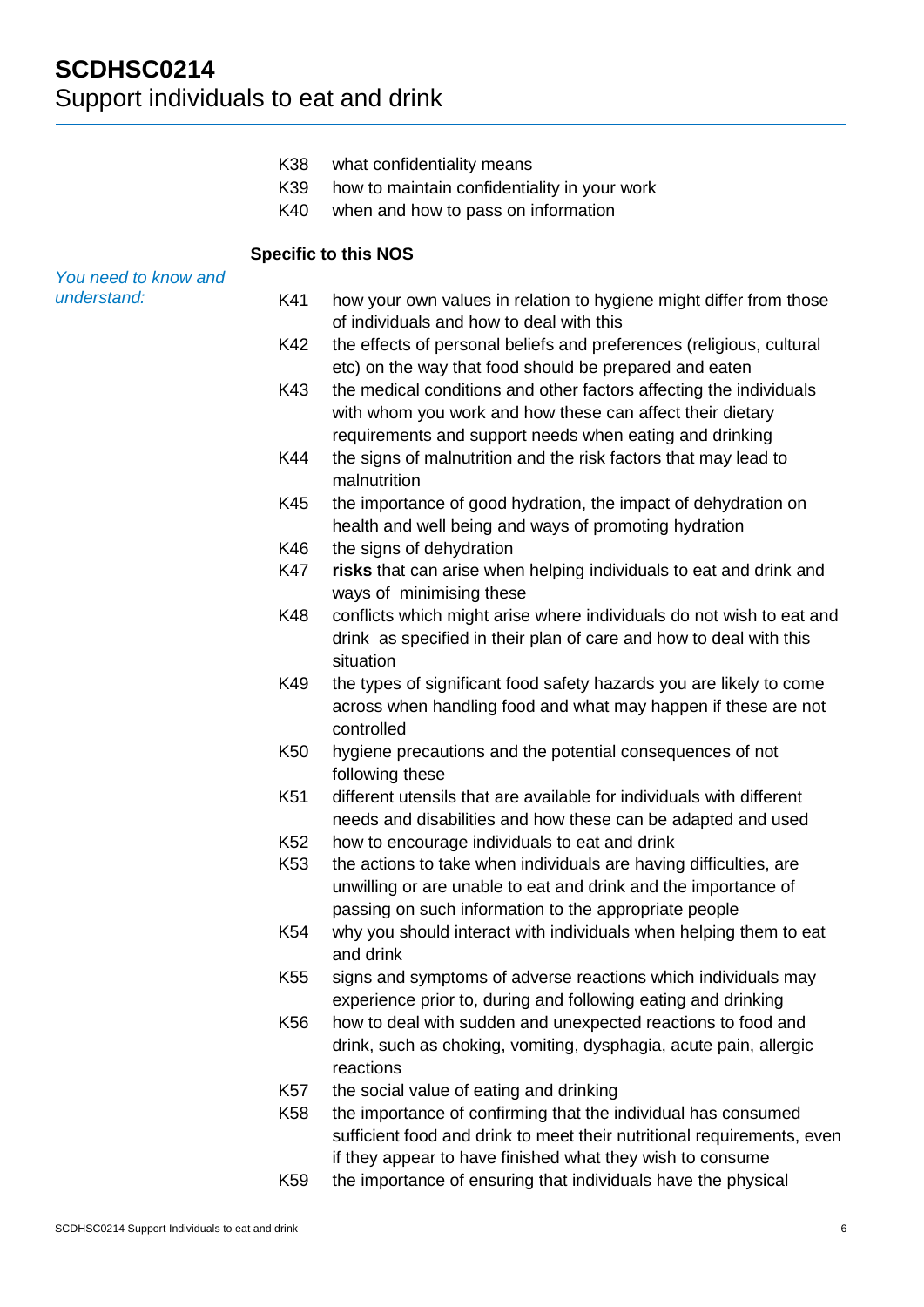capacity to reach, handle and lift items of food and drink where they are not being assisted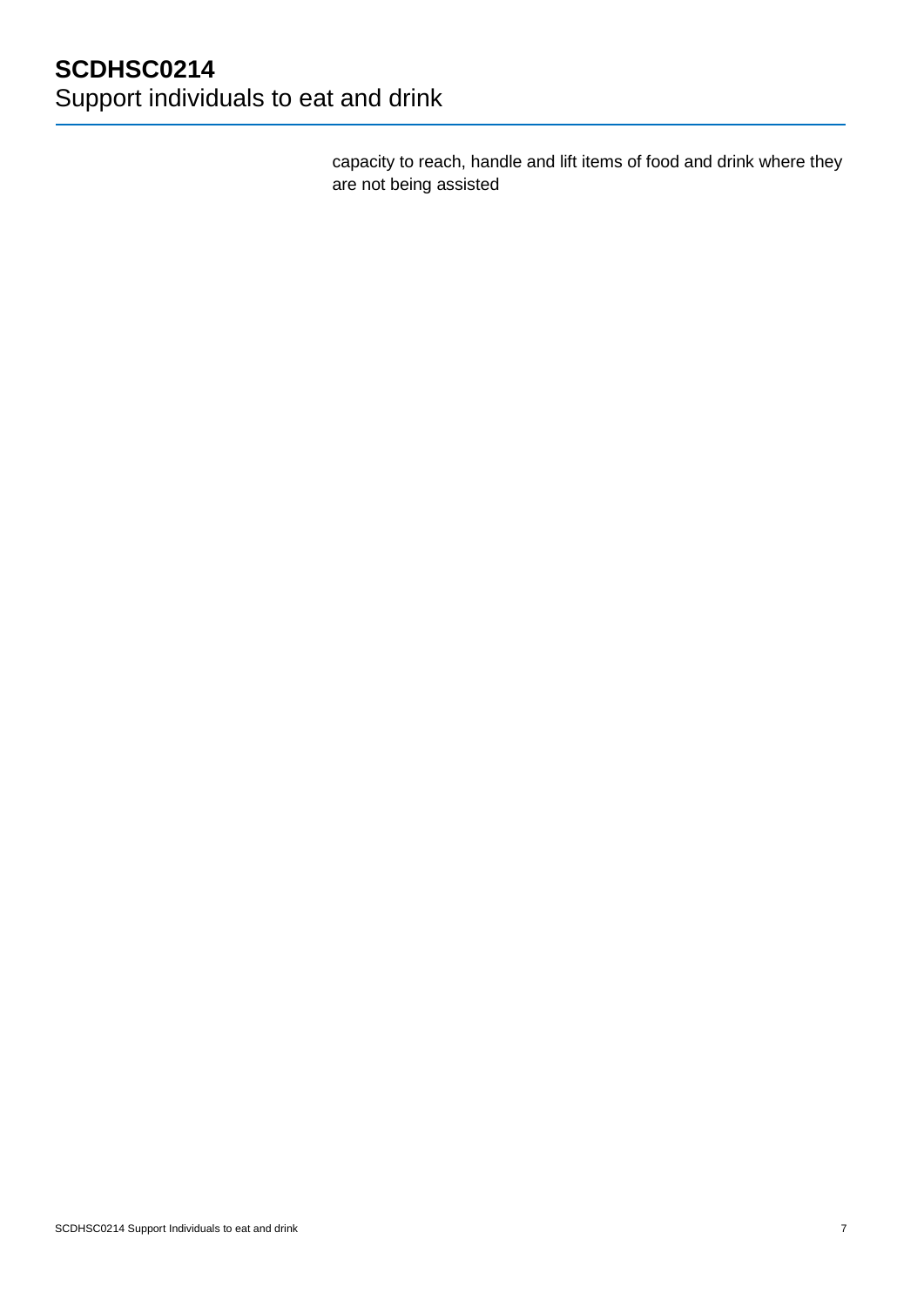# **Additional Information**

**Scope/range related to performance criteria**

The details in this field are explanatory statements of scope and/or examples of possible contexts in which the NOS may apply; they are not to be regarded as range statements required for achievement of the NOS.

Note: Where an individual finds it difficult or impossible to express their own preferences and make decisions about their life, achievement of this standard may require the involvement of advocates or others who are able to represent the views and best interests of the individual.

Where there are language differences within the work setting, achievement of this standard may require the involvement of interpreters or translation services.

**Active participation** is a way of working that regards individuals as active partners in their own care or support rather than passive recipients. Active participation recognises each individual's right to participate in the activities and relationships of everyday life as independently as possible A **care or support plan** is a formal plan that must be developed and agreed with the individual and/or those who are able to represent the individual's best interests. It addresses the holistic needs of the individual and contains information on all aspects of that person's care requirements. The care or support plan must underpin the individual's care and support within any health or social care setting

To **communicate** may include using the individual's preferred spoken language; the use of signs; the use of symbols or pictures, writing, objects of reference, communication passports; the use of touch; other non verbal forms of communication; human and technological aids to communication

**Dietary requirements** may be related to particular illnesses and conditions of the individual, for example, diabetes; the health needs of the individual i.e. sufficient amounts of food and drink effectively balanced to sustain the health of the individual; the religious, cultural, social , psychological and spiritual needs of the individuals

**Food and drink** may include, snacks, meals, hot drinks and cold drinks The **individual** is the person you support or care for in your work.

**Key people** are those who are important to an individual and who can make a difference to his or her well-being. Key people may include family, friends, carers and others with whom the individual has a supportive relationship.

**Others** are your colleagues and other professionals whose work contributes to the individual's well-being and who enable you to carry out your role

**Specialist equipment** may include specialist crockery, utensils and other aids and equipment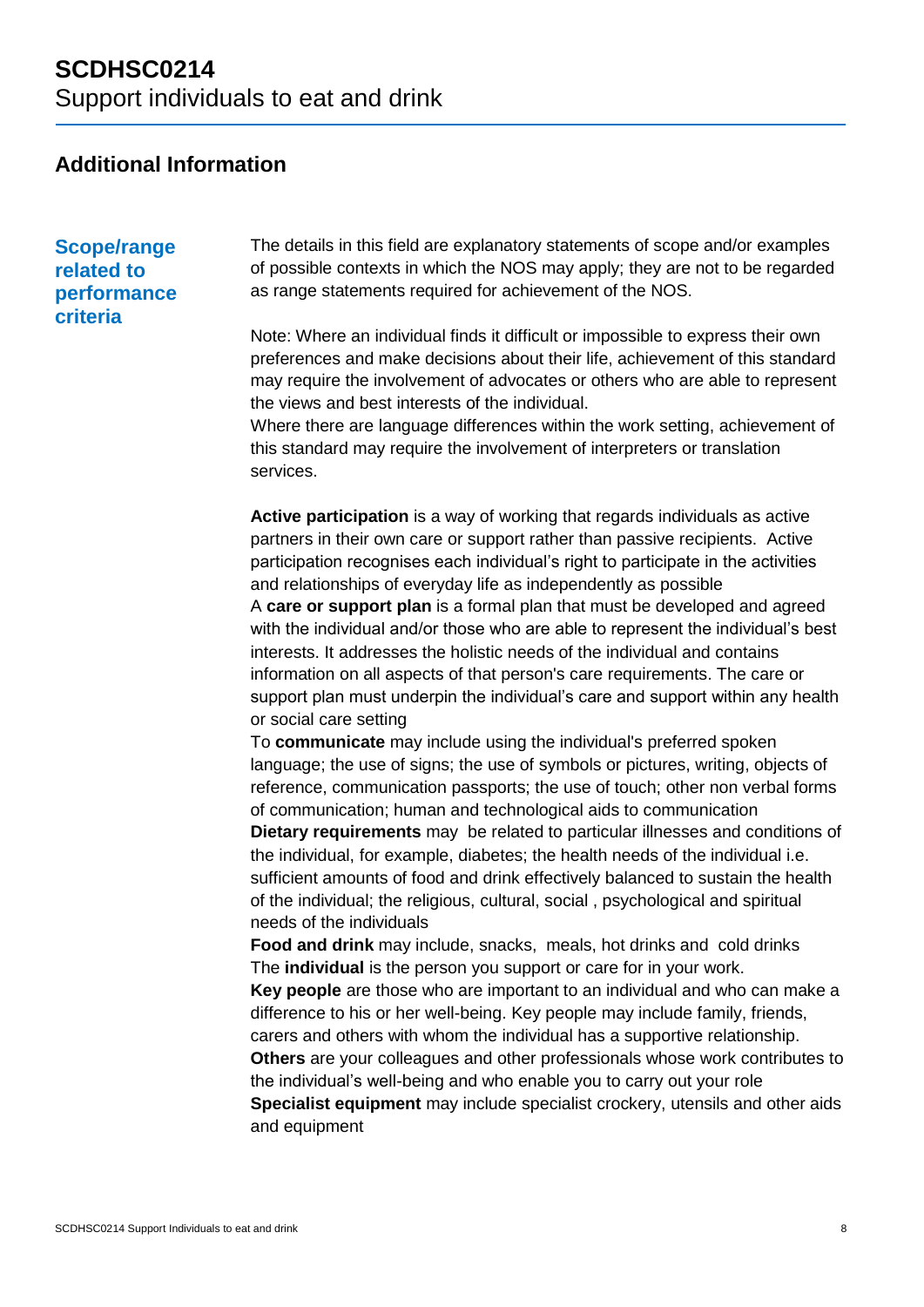# **Scope/range related to knowledge and understanding**

The details in this field are explanatory statements of scope and/or examples of possible contexts in which the NOS may apply; they are not to be regarded as range statements required for achievement of the NOS.

## **All knowledge statements must be applied in the context of this standard.**

**Factors that may affect the health, wellbeing and development of individuals** may include adverse circumstances or trauma before or during birth; autistic spectrum conditions; dementia; family circumstances; frailty; harm or abuse; injury; learning disability; medical conditions (chronic or acute); mental health; physical disability; physical ill health; poverty; profound or complex needs; sensory needs; social deprivation; substance misuse **Risks** could be from incorrect preparation and storage of food and drink, infection and contamination; individuals who eat and drink items that they should not or a sudden and unexpected reaction to food and drink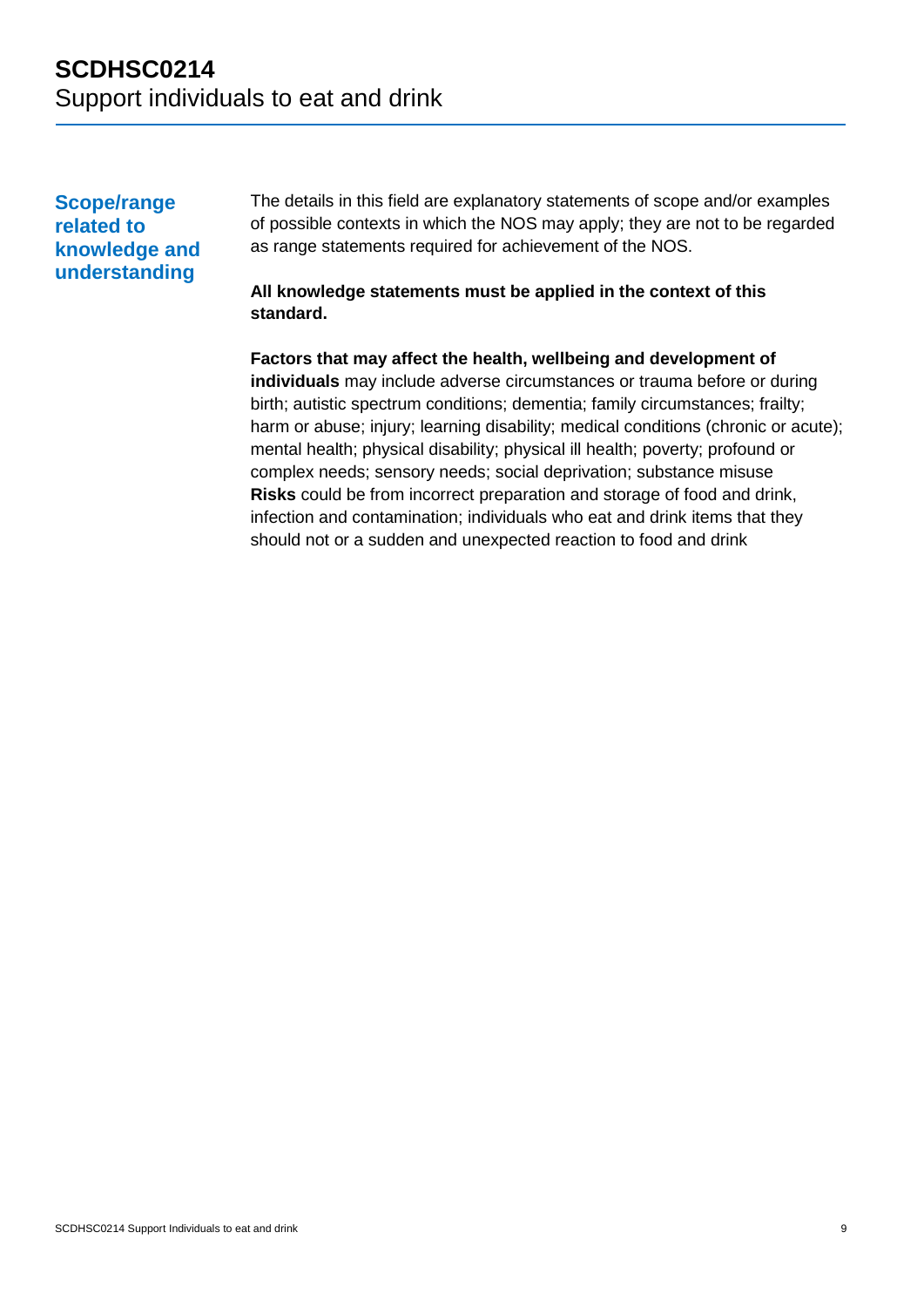**Values** Adherence to codes of practice or conduct where applicable to your role and the principles and values that underpin your work setting, including the rights of children, young people and adults. These include the rights:

To be treated as an individual

To be treated equally and not be discriminated against

To be respected

To have privacy

To be treated in a dignified way

To be protected from danger and harm

To be supported and cared for in a way that meets their needs, takes account of their choices and also protects them

To communicate using their preferred methods of communication and language

To access information about themselves